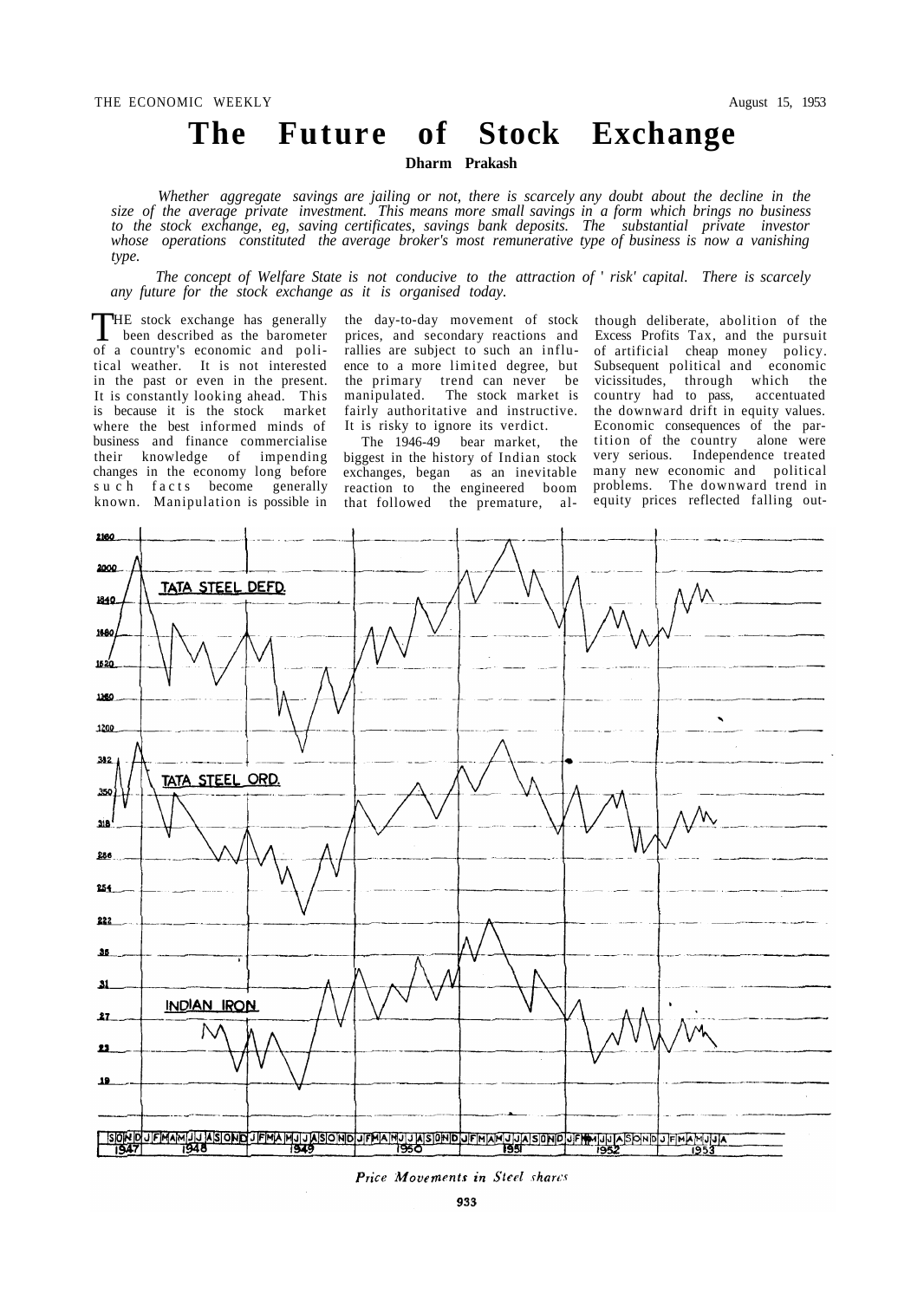put, declining profits, changing attitude of labour with a rising demand for a share in profits, constant threat of nationalisation and continued anxiety about Indo-Pakistan relations.

The slump in equity prices was phenomenal, and virtually ruined most of the investors. The all-India index for variable dividend securities declined from 289.5 in June, 1946, to 108.7 in July 1949, Bombay index from 278.5 to 117.5, Calcutta index from 278.7 to 100.8 and Madras index from 303.4 to 131.6, The bear cycle which had been in operation for three years ended in July. The reversal of the primary trend reflected satisfaction with the achievement of political stability and the integration of States with the Indian Union, hopes of a more realistic approach to economic problems, tax relief in the 1950-51 Budget and improved

trend in industrial production made possible by increased transport facilities and better labour situation. Devaluation helped to improve balance of payments position and<br>Korean war created a near boom Korean war created atmosphere. Rearmament and stockpiling demand for raw materials led to a marked rise in prices. In flation tightened its grip on every country. India too had its share of statistical prosperity. By the middle of June, 1951, the all-India index for variable dividend securities had recovered to 140.2, Bombay index rose to 147, Calcutta index to 127.8 and Madras index to 169.4.

The two-year-old bull market ended the day the United Nations and Communist armies decided to cease fire and negotiate for a peaceful settlement of the Korean war in June, 1951. Pending the end of the Korean war economic observers doubted whether armament and

#### August 15, 1953 THE ECONOMIC WEEKLY

stock-piling would slow down appreciably to affect the tempo of world economic activity. But the stock exchange reacted quickly to the peace move in Korea. Industrial shares suffered a heavy setback. Few people then took the verdict of the market seriously. Many critics<br>thought speculators had gambled thought speculators had heavily on Korean peace prospects and had exaggerated the implications. Economists said that the stock exchange had been unduly alarmed by the rising trend in interest rates in India and abroad. The Government thought its disinflationary policy was at last making its influence felt.

The 1949-51 bull market had been based essentially on statistical prosperity following the Korean war. Industrial output had been rising, but rather slowly. The improvement in the balance of payments position had been due less to



Behaviour of leading Cotton Mill shares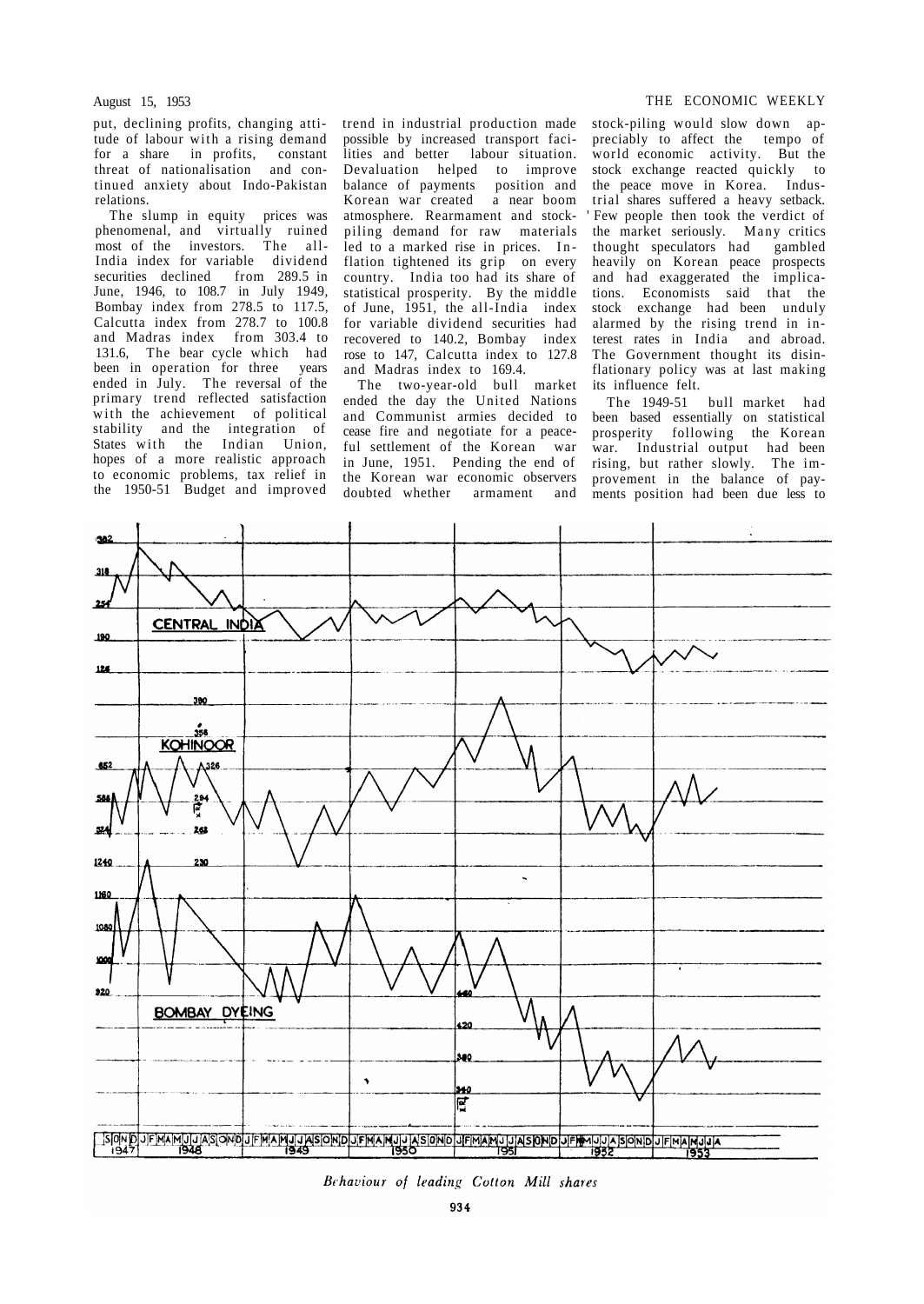## THE ECONOMIC WEEKLY August 15, 1953

devaluation than to cut in imports to check the drain on the sterling area gold and dollar reserves and stock-piling demand. Keen export demand had obscured the competitive power of Indian goods. The bull market ended with the ceasefire in Korea.

Equity prices which had started declining from the last week of June, 1951, took a downward plunge in November because the half per cent rise in the Bank rate brought about a further change in investors' ideas about yield. The primary downtrend was continued for about a year and a half. The all-India index for variable dividend securities declined to 103.3 in January, 1953, against the Korean boom peak of 140.2. Bombay index touched the bear market low of 120.2 in September, 1952. Calcutta index was down to 91 in January, 1953, and Madras index continued to fall until May, 1953, when it reached a record low of 126.2. It is indeed interesting to note that in each major change of trend Bombay gave the lead. Except for Bombay, the 1951-53 bear market pushed down the all-India, Madras and Calcutta indexes to below the 1949 low levels.

Equity prices have been gradually improving for the last few months. This is apparent from the charts of the leading speculative stocks in the Bombay market. Trend theorists are convinced that stock exchanges in India have again resumed the primary uptrend. The chief causes are said to be prospects of economic development under the Five-Year Plan, ideas of deficit financing, rising trend of output in most industries, virtual disappearance of the transport bottleneck and

generally satisfactory labour situation, although recent developments at Burnpur have caused some misgivings. The Bombay, Calcutta,, Madras and all-India indexes, which had risen to 128, 95.9, 129.3 and 108 respectively, stood at 125.4, 93.1, 129.2 and 106.2 on August 1.

While the index number for variable dividend securities has shown well-defined bull and bear market movements, the index for Government securities has been making one continuous bear market pattern<br>since 1946. After declining gradu-After declining gradually from 106.2 in June, 1946, to 98.1 in November, 1951, the all-India index for Government and semi-Government securities dropped suddenly to 91.4 within a fortnight of the announcement of the half per cent increase in the Bank rate. Later it steadied down to fluctuate between 90.9 and 92.4. The continu-



Fluctuations in Miscellaneous Section-Belapur Sugar, Associated Cements and Scindia Steam.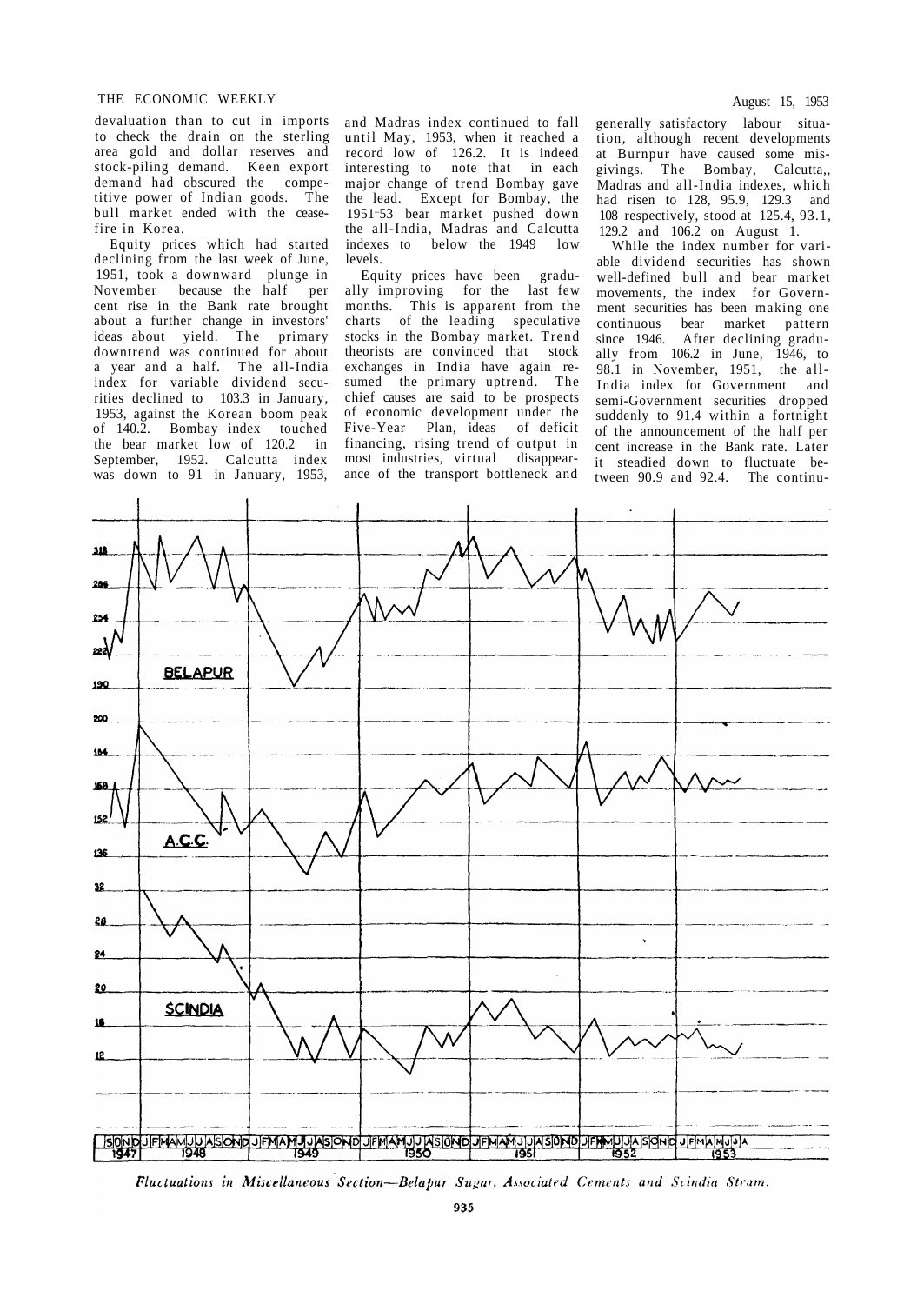#### August 15, 1953

ous fall in the Gilt-edged market underlined changing pattern of interest rates. Refusal to recognise this change was responsible for the failure of the Government's borrowing programme in the last few years. The terms and conditions of the National Plan Bonds and of the recent State loans indicate the belated realisation of the basic change in the structure of interest rates and investors' preference for short and medium term issues.

The above review is intended merely to give a broad idea of the primary swings in the stock market. Charts of some of the most active shares in the Bombay market show clearly the important secondary movements. The amplitudes and durations of these movements are by no means uniform because of the varying fortunes of different industries and units in the same industry in" any period" of time. Despite cyclic movements in stock prices, the volume of business has been progressively declining. The fall in the value of the Bombay Stock

Exchange membership card from  $Rs$  66,000 in June, 1946, . to the present low level of Rs 18,000 indicates poor business prospects.

The investment market has been virtually- dead for many years. Speculative activity has continued to be the mainstay of the market. Even the most influential and powerful concerns have had to raise new capital through the issue of debentures and preference shares on attractive terms. Many reasons have been given for the continued stalemate in the investment market. The middle classes who are supposed to have constituted the backbone of capital investment in joint stock enterprise have been squeezed out between the enormous rise in the cost of living and the heavy incidence of direct and indirect taxation. The redistribution of wealth in favour of the primary producers and wage-earners who are not used to invest their funds is another important factor.

Investors have been scared by ever-increasing demands by labour

#### THE ECONOMIC WEEKLY

to share industry's profits and frequent threats of nationalisation, although the role of private enterprise is generally recognised. The basis adopted for determining the quantum of compensation payable to airline shareholders on nationalisation has caused serious misgivings.

Many thoughtful members of the stock exchange believe that the recent decline in the volume of business in security markets differs radically from the frequently recurrent phases of inactivity in the past. They see in the present troubles indications of deep-seated changes. They believe that the community may soon have to come to grips with a problem of major adjustment. Those determining conditions to which the present system is geared are now seen to have altered basically.

The evidences of the fundamental change are not hard to find. The disappearance of the princely order and the abolition of the zamindari system have been a-great loss to the



Base  $1938 = 100$ .